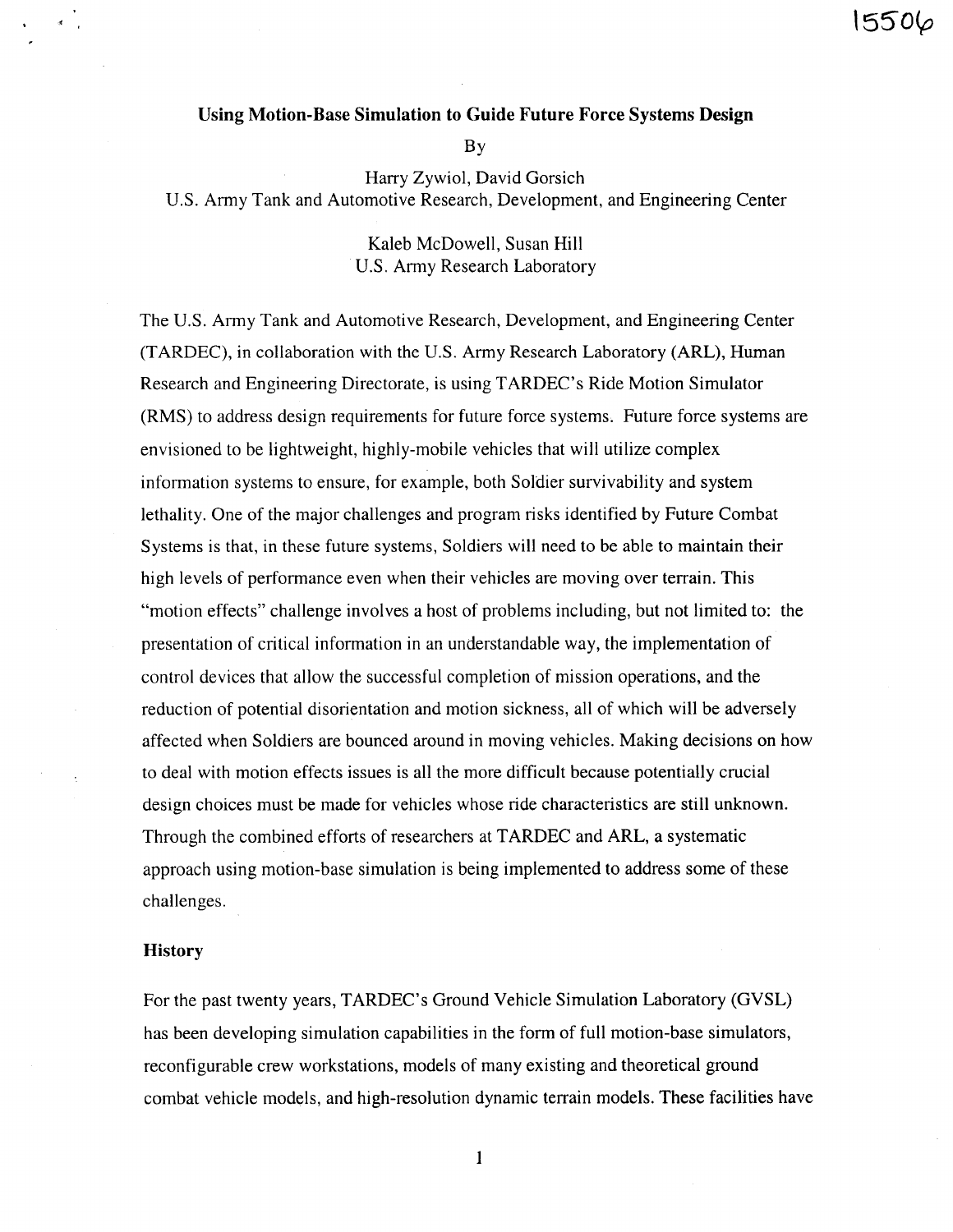| <b>Report Documentation Page</b>                                                                                                                                                                                                                                                                                                                                                                                                                                                                                                                                                                                                                                                                                                                                                                                                                                   |                             |                              |                               |                        | Form Approved<br>OMB No. 0704-0188                          |  |  |
|--------------------------------------------------------------------------------------------------------------------------------------------------------------------------------------------------------------------------------------------------------------------------------------------------------------------------------------------------------------------------------------------------------------------------------------------------------------------------------------------------------------------------------------------------------------------------------------------------------------------------------------------------------------------------------------------------------------------------------------------------------------------------------------------------------------------------------------------------------------------|-----------------------------|------------------------------|-------------------------------|------------------------|-------------------------------------------------------------|--|--|
| Public reporting burden for the collection of information is estimated to average 1 hour per response, including the time for reviewing instructions, searching existing data sources, gathering and<br>maintaining the data needed, and completing and reviewing the collection of information. Send comments regarding this burden estimate or any other aspect of this collection of information,<br>including suggestions for reducing this burden, to Washington Headquarters Services, Directorate for Information Operations and Reports, 1215 Jefferson Davis Highway, Suite 1204, Arlington<br>VA 22202-4302. Respondents should be aware that notwithstanding any other provision of law, no person shall be subject to a penalty for failing to comply with a collection of information if it<br>does not display a currently valid OMB control number. |                             |                              |                               |                        |                                                             |  |  |
| 1. REPORT DATE<br>02 FEB 2006                                                                                                                                                                                                                                                                                                                                                                                                                                                                                                                                                                                                                                                                                                                                                                                                                                      |                             | 2. REPORT TYPE<br>N/A        |                               | 3. DATES COVERED       |                                                             |  |  |
| <b>4. TITLE AND SUBTITLE</b>                                                                                                                                                                                                                                                                                                                                                                                                                                                                                                                                                                                                                                                                                                                                                                                                                                       |                             |                              |                               | 5a. CONTRACT NUMBER    |                                                             |  |  |
| <b>Using Motion-Base Simulation to Guide Future Force Systems Design</b>                                                                                                                                                                                                                                                                                                                                                                                                                                                                                                                                                                                                                                                                                                                                                                                           |                             |                              |                               |                        | <b>5b. GRANT NUMBER</b>                                     |  |  |
|                                                                                                                                                                                                                                                                                                                                                                                                                                                                                                                                                                                                                                                                                                                                                                                                                                                                    |                             |                              |                               |                        | 5c. PROGRAM ELEMENT NUMBER                                  |  |  |
| 6. AUTHOR(S)                                                                                                                                                                                                                                                                                                                                                                                                                                                                                                                                                                                                                                                                                                                                                                                                                                                       |                             |                              |                               |                        | 5d. PROJECT NUMBER                                          |  |  |
| Zywiol, Harry; Gorsich, David; McDowell, Kaleb; Hill, Susan                                                                                                                                                                                                                                                                                                                                                                                                                                                                                                                                                                                                                                                                                                                                                                                                        |                             |                              |                               | <b>5e. TASK NUMBER</b> |                                                             |  |  |
|                                                                                                                                                                                                                                                                                                                                                                                                                                                                                                                                                                                                                                                                                                                                                                                                                                                                    |                             |                              |                               |                        | 5f. WORK UNIT NUMBER                                        |  |  |
| 7. PERFORMING ORGANIZATION NAME(S) AND ADDRESS(ES)<br>USA TACOM 6501 E 11 Mile Road Warren, MI 48397-5008                                                                                                                                                                                                                                                                                                                                                                                                                                                                                                                                                                                                                                                                                                                                                          |                             |                              |                               |                        | 8. PERFORMING ORGANIZATION<br><b>REPORT NUMBER</b><br>15506 |  |  |
| 9. SPONSORING/MONITORING AGENCY NAME(S) AND ADDRESS(ES)                                                                                                                                                                                                                                                                                                                                                                                                                                                                                                                                                                                                                                                                                                                                                                                                            |                             |                              |                               |                        | 10. SPONSOR/MONITOR'S ACRONYM(S)<br><b>TACOM TARDEC</b>     |  |  |
|                                                                                                                                                                                                                                                                                                                                                                                                                                                                                                                                                                                                                                                                                                                                                                                                                                                                    |                             |                              |                               |                        | 11. SPONSOR/MONITOR'S REPORT<br>NUMBER(S)                   |  |  |
| <b>12. DISTRIBUTION/AVAILABILITY STATEMENT</b><br>Approved for public release, distribution unlimited                                                                                                                                                                                                                                                                                                                                                                                                                                                                                                                                                                                                                                                                                                                                                              |                             |                              |                               |                        |                                                             |  |  |
| <b>13. SUPPLEMENTARY NOTES</b>                                                                                                                                                                                                                                                                                                                                                                                                                                                                                                                                                                                                                                                                                                                                                                                                                                     |                             |                              |                               |                        |                                                             |  |  |
| 14. ABSTRACT                                                                                                                                                                                                                                                                                                                                                                                                                                                                                                                                                                                                                                                                                                                                                                                                                                                       |                             |                              |                               |                        |                                                             |  |  |
| <b>15. SUBJECT TERMS</b>                                                                                                                                                                                                                                                                                                                                                                                                                                                                                                                                                                                                                                                                                                                                                                                                                                           |                             |                              |                               |                        |                                                             |  |  |
| 16. SECURITY CLASSIFICATION OF:                                                                                                                                                                                                                                                                                                                                                                                                                                                                                                                                                                                                                                                                                                                                                                                                                                    | 17. LIMITATION OF           | 18. NUMBER                   | 19a. NAME OF                  |                        |                                                             |  |  |
| a. REPORT<br>unclassified                                                                                                                                                                                                                                                                                                                                                                                                                                                                                                                                                                                                                                                                                                                                                                                                                                          | b. ABSTRACT<br>unclassified | c. THIS PAGE<br>unclassified | <b>ABSTRACT</b><br><b>SAR</b> | OF PAGES<br>8          | <b>RESPONSIBLE PERSON</b>                                   |  |  |

| <b>Standard Form 298 (Rev. 8-98)</b> |                               |  |  |
|--------------------------------------|-------------------------------|--|--|
|                                      | Prescribed by ANSI Std Z39-18 |  |  |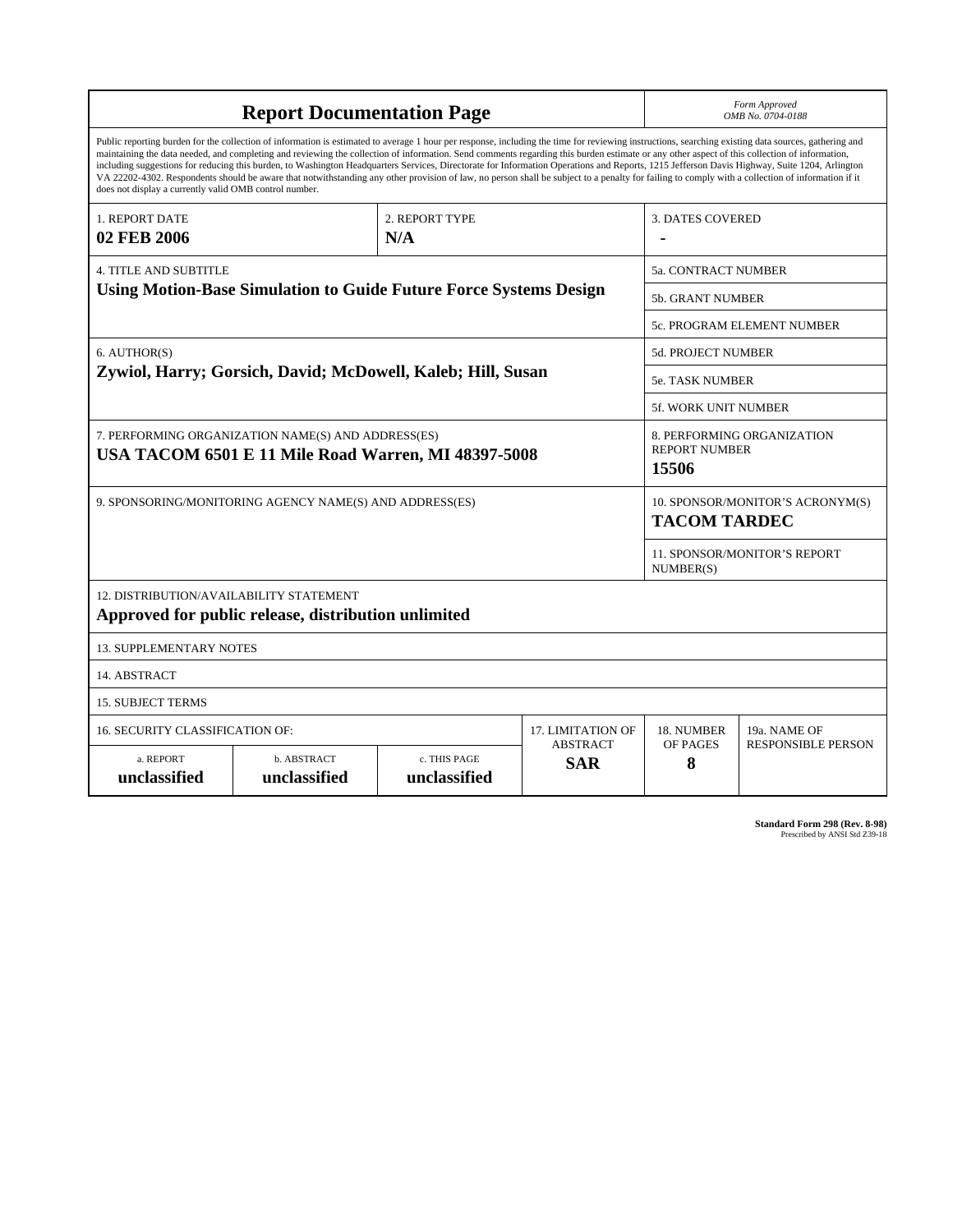produced a wealth of applied research and have fostered manned ground vehicle technology development. The GVSL produced numerous human factors assessments of crewstation component technologies such as control handles and display devices. Fullypowered turret systems stabilization experiments produced gun-turret drive improvements in the M2 Bradley Fighting vehicle. Recently the RMS was heavily utilized to evaluate HMMWV seats and restraints using combat-equipped Soldiers. TARDEC's GVSL operates three simulators of various sizes, which can potentially accommodate as many as nine Soldiers in a reconfigurable vehicle mock-up and are capable of generating complex six-degree-of-freedom motions of payloads up to 25 tons. Furthermore, GVSL has developed detailed models of ground combat vehicles including the Stryker, HMMWV, and a futuristic 24-ton tracked vehicle whose ride characteristics can be reproduced through high-fidelity computer simulations. These simulations also utilize dynamic terrain models that have been developed through programs such as the High Resolution Virtual Terrain Small Business Innovative Research and the High Fidelity Ground Platform and Terrain Mechanics Army Technology Objective. These models include environmental factors such as wind, mud, and snow, allowing for more realistic interactions between vehicles and the environment. For example, when a vehicle passing over a section of terrain compacts the soil, a second vehicle passing over the same terrain section will experience a different ride characteristic. The combination of platforms, vehicle models, and terrain models, allows a wide range of vehicles, terrains, and crew members (e.g., gunner, commander, or driver) to be simulated and recreated, giving researchers the capability to examine Soldiers' performance within highlycontrolled, realistic operational environments (see Inset 1).

Over the past three years, TARDEC has teamed with ARL to specifically examine Soldier performance issues within these motion-base environments. Using a simulator and monitor control system developed to enable scenario design, operation, and data acquisition in an integrated fashion, researchers have been able to examine the influences of field of view on driving performance and the effects of ground vehicle motion on reach accuracy (see example below) for the Crew Integration and Automation Testbed -Advanced Technology Demonstrator (CAT-ATD) program. For the High Fidelity Ground Platform and Terrain Mechanics Modeling Army Technology Objective,

 $\overline{2}$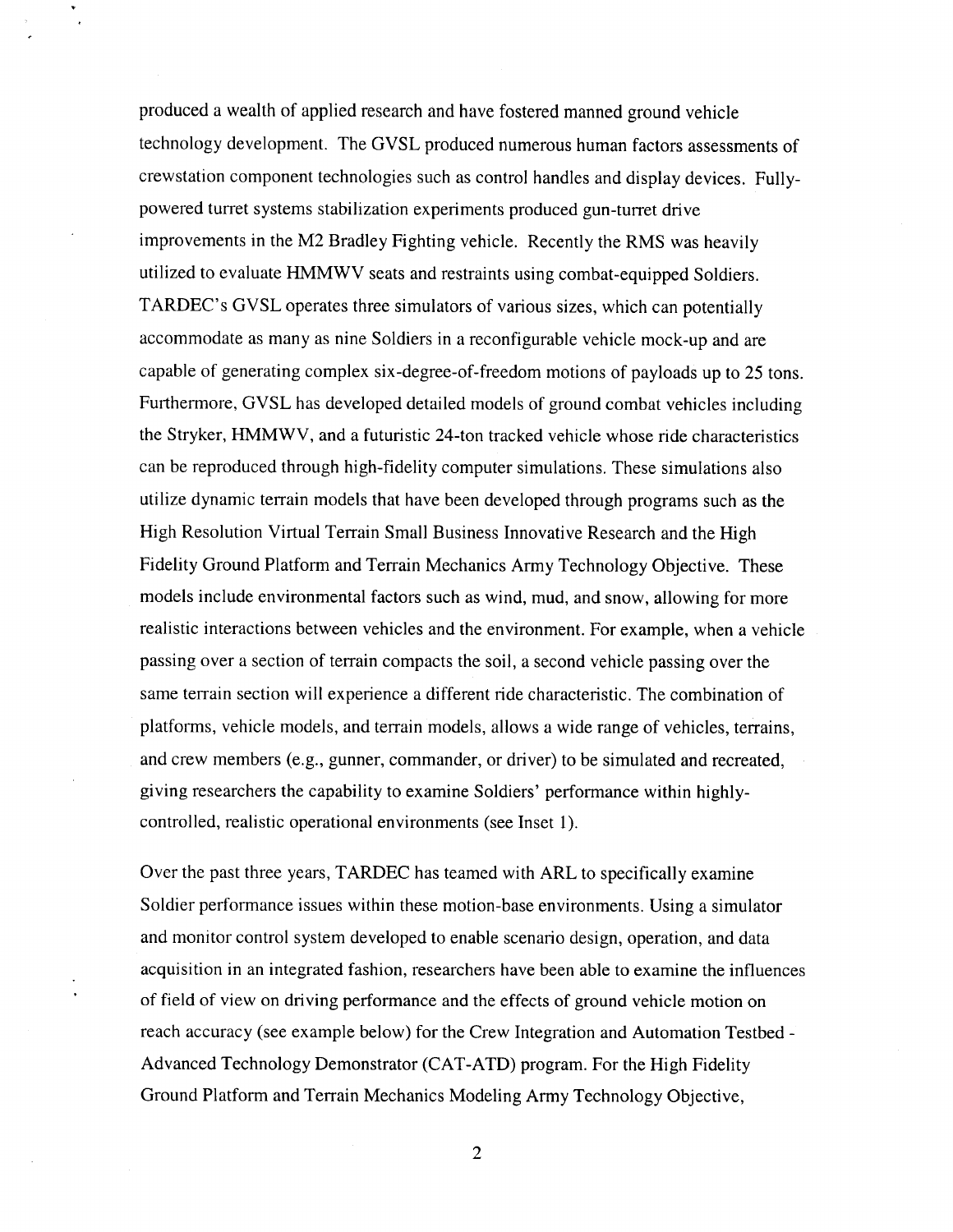TARDEC and ARL researchers have looked at issues including the effects of ground vehicle motion environments on Soldier performance for control-type tasks and have evaluated potential mitigations for motion sickness.

#### Using simulation to suggest modifications of military standards

Recently, in a joint project between the University of Michigan, TARDEC, and ARL, motion-base simulation was used to conduct research that supports refinements of design criteria stated in Military Standard 1472, which specifies the sizes of buttons for the design of Soldier-machine interfaces (MIL-STD 1472, Design Criteria Standard, Human Engineering, 1999). This project utilized TARDEC's mid-size motion-base platform, the RMS, which supports a reconfigurable cab large enough to allow simulation of a singleoccupant crew station outfitted with vehicle controls, displays, and seats with restraints. In this experiment, the RMS was used to conduct research that aimed at determining the appropriate button size to use for Soldiers operating touch-screen displays while "on the move." The study, therefore, had a two-fold purpose: to examine how vehicle motions will affect Soldiers' ability to reach to and operate buttons on an interface, and to examine the operation of touch-screen interfaces, which are advantageous for their design flexibility but problematic because operators cannot feel when a button has been pressed. Participants were asked to press different-sized touch-screen and physical buttons in various locations around the RMS cab while they experienced a stationary and two different types of motion environments. The results obtained using an advanced motioncapture camera system showed that participants' performance was degraded in terms of both the timing and accuracy (see Figure 2a) of their reaching movements when The  $czzz$ RMS cab was in motion compared to when it was stationary. This suggests that increasing button size should increase performance accuracy.

The results of this experimentation using motion-base simulation are consistent with anecdotal evidence derived from the CAT-ATD program. The CAT-ATD is a joint TARDEC – ARL program that examines advanced crew station design within field environments. Tests of crew stations in the CAT-ATD have suggested that application of touch-screen displays within motion environments requires larger buttons sizes and the

3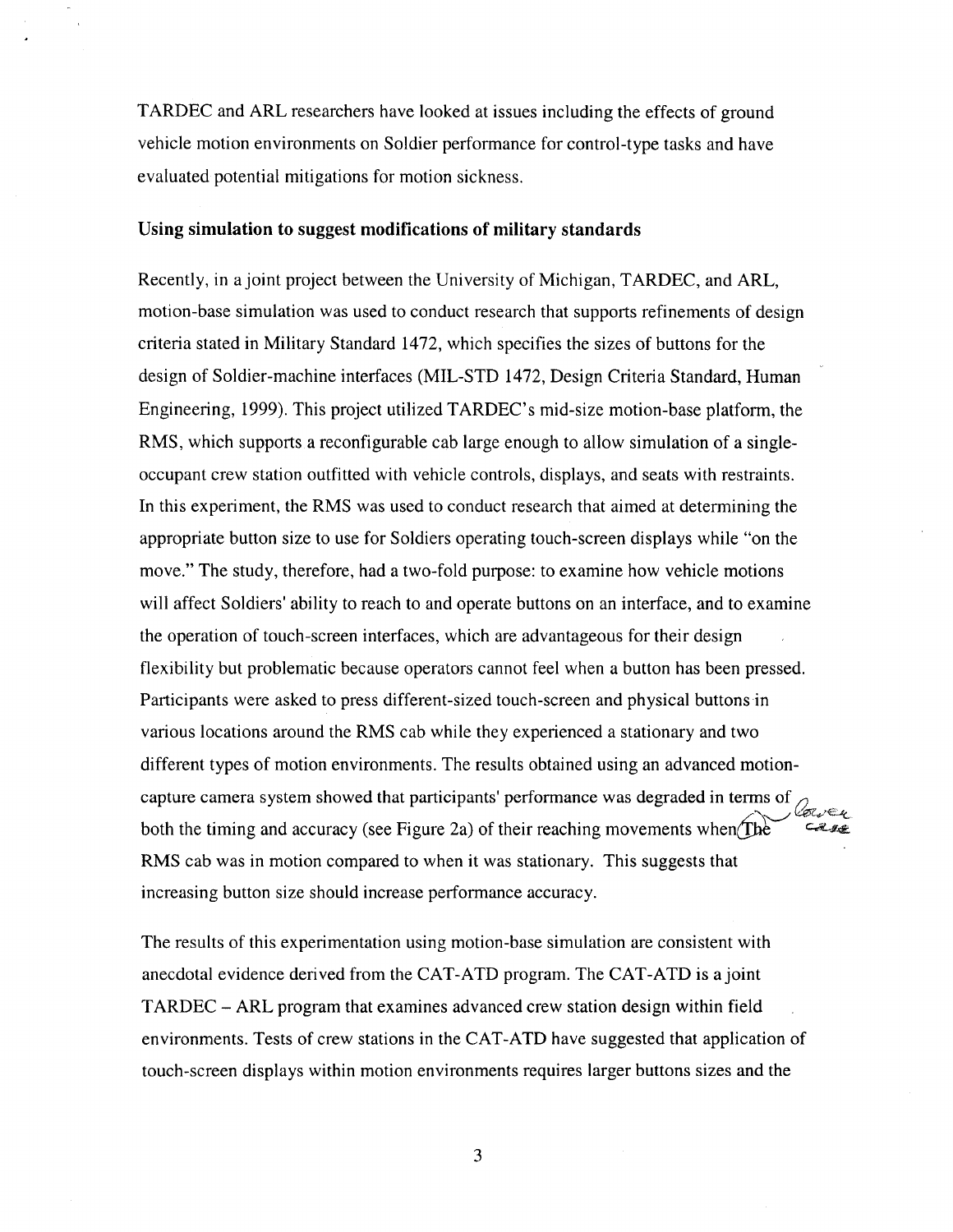location of buttons next to bezels that act as stabilization points for the operator (see Figure 2b). The combination of empirical evidence from the RMS study with the practical application of the CAT-ATD program suggests that either larger button sizes or another form of mitigation (i.e., stabilization points, modifying vehicle ride quality) will be required to obtain sufficient accuracy goals during "on-the-move" operations in future force systems.

This example shows how research results can be translated into design recommendations that have then been proven in actual field evaluations. What is particularly important about this example is that existing human engineering standards for interface designs that work well for Soldiers in stationary environments may need to be re-evaluated when Soldiers have to use them while in moving vehicles. Motion-based simulators like TARDEC's RMS provide a useful environment in which to examine these issues.

#### **Summary**

The motion-base Ride Motion Simulator at TARDEC is being used to address Soldier performance issues for future systems design. The motion simulator provides a means for efficient, controllable and repeatable assessment to examine "motion effects" issues that will affect Soldiers as they perform their missions "on the move." Finding effective solutions to this challenge will be critical to the success of future force systems. Through the combined use of high-fidelity motion-base simulation and fielded prototypes such as the CAT-ATD, TARDEC and ARL are conducting the research necessary to obtain the right information, so that the best decisions can be made to produce the most effective systems for our Soldiers.

#### **References**

U.S. Department of Defense (1999). Design Criteria Standard, Human Engineering (MIL-STD 1472F).

4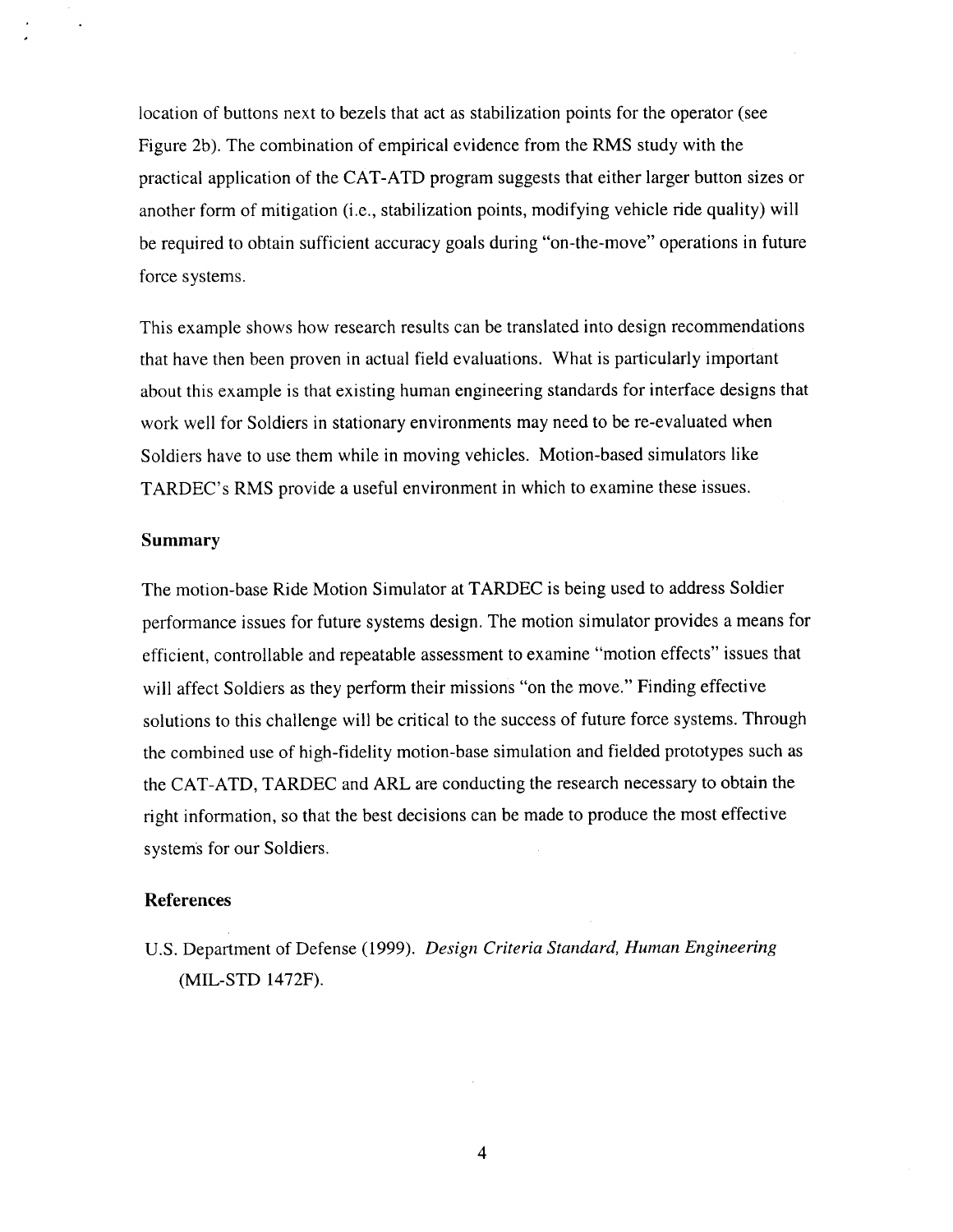### **Biographical Sketches**

Mr. Harry Zywiol is leader for the motion base technologies team for TARDEC's National Automotive Center. He has a B.S. in electrical engineering from the University of Michigan. He is Level III certified in systems planning, research, development and engineering, as well as Test and Evaluation and is an Acquisition Corp member.

Dr. David Gorsich is the associate director for modeling and simulation at the Tank-Automotive Research, Development and Engineering Center (TARDEC). Dr. Gorsich received his BS in Electrical Engineering at Lawrence Technological University in 1990, his MS in Applied Mathematics, George Washington University in 1994, and his PhD in Applied Mathematics from M.I.T. in 2000. He is Level III Certified and is an Acquisition Corp member.

Dr. Kaleb McDowell is a research scientist for ARL, Aberdeen Proving Ground, MD. He has a B.S. in Operations Research and industrial engineering from Cornell University, an M.S. in kinesiology from the University of Maryland, and a Ph.D. in Neuroscience and Cognitive Science from the University of Maryland.

Dr. Susan Hill is an industrial engineer for ARL, Aberdeen Proving Ground, MD. She has a B.A. in Psychology from the College of William and Mary and a Ph.D. in Industrial Engineering and Operations Research, specializing in Human Factors, from Virginia Polytechnic Institute and State University.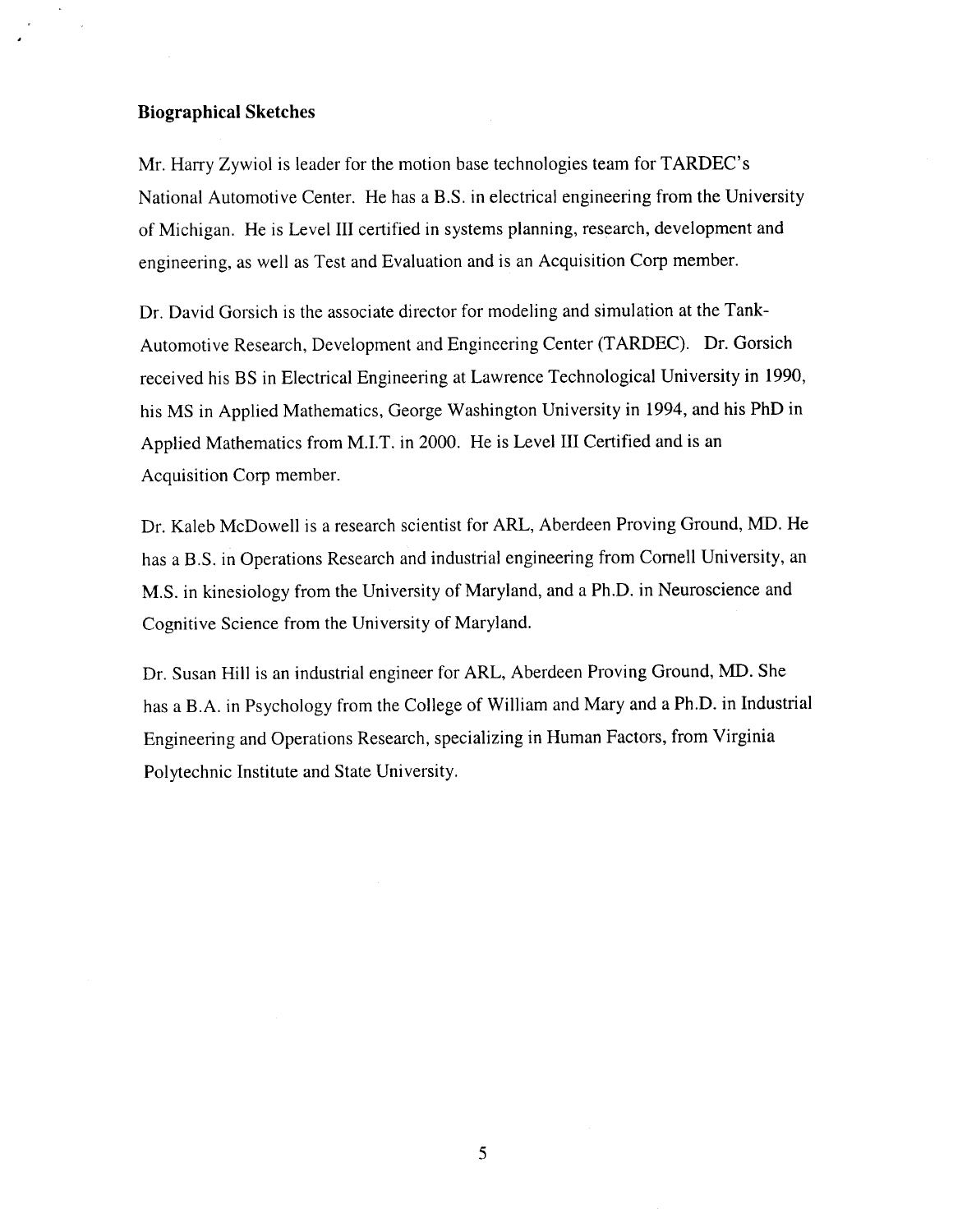Figure 1. Ride Motion Simulator in tank commander simulation. For illustration purposes, the crew station is opened, however, for testing purposes the crew station can be enclosed to replicate a "buttoned-up" environment.



 $\sim 2$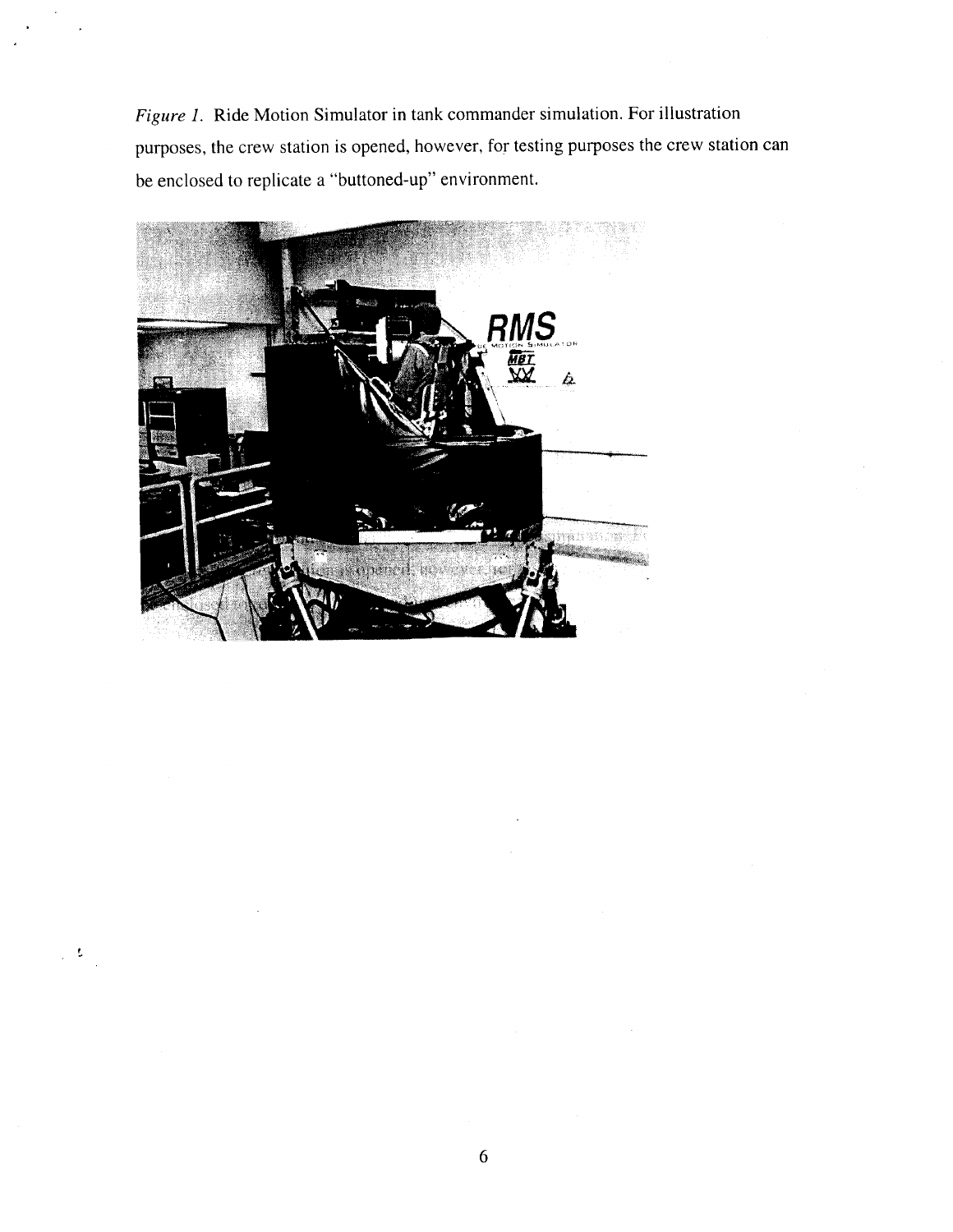Figure 2. Increased button sizes needed for operating touch screens in motion environments. A) Data from RMS reaching study supports need to increase button size for operations occurring in motion environments. B) Increased button size supported in actual in field testing with CAT-ATD advanced crew station.



 $\ddot{\bullet}$